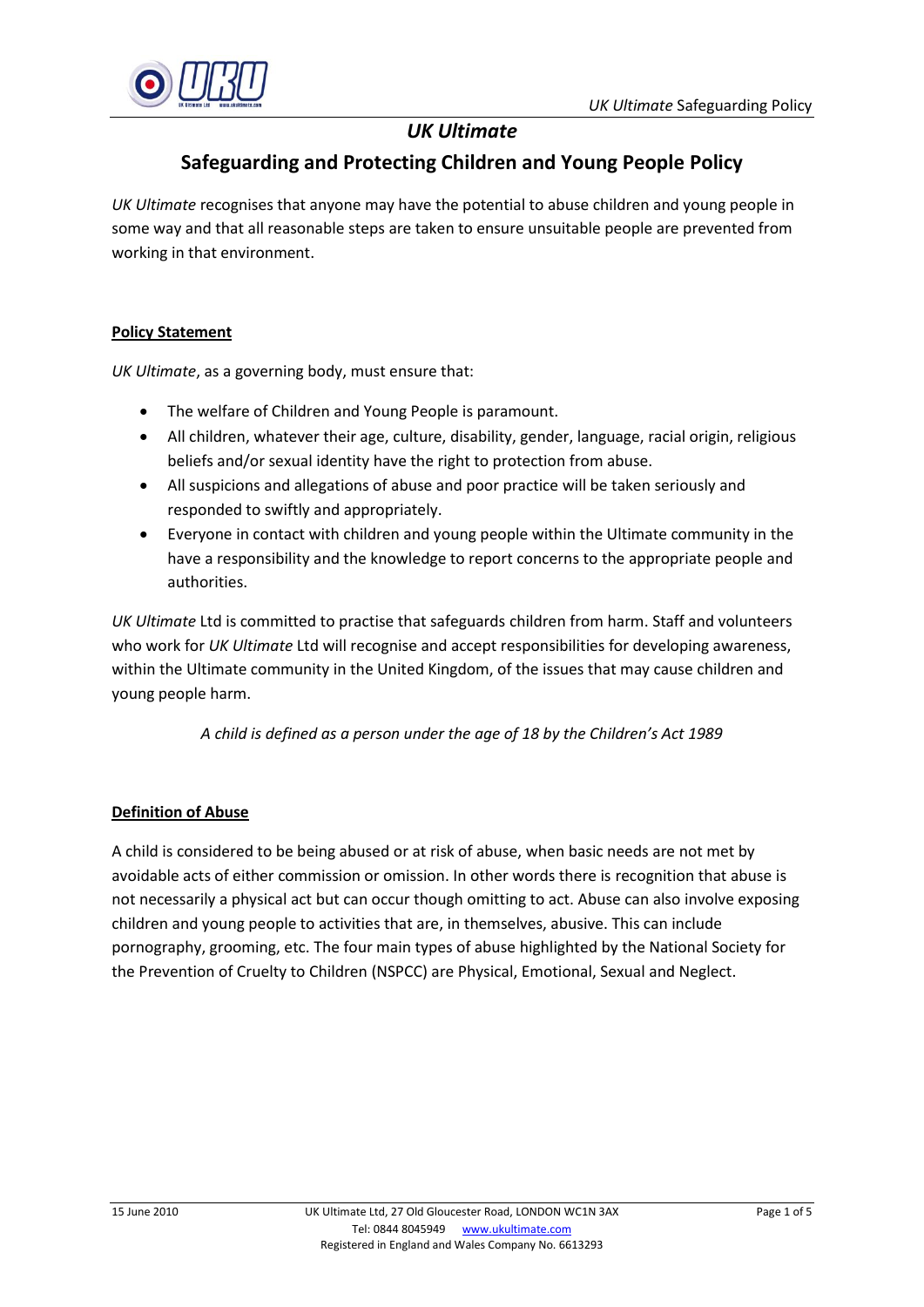

### **Promoting Good Practice**

Everyone involved in the Ultimate community should demonstrate exemplar behaviour in order to promote children's welfare and reduce the likelihood of allegations being made. The following are common sense examples of how to create a positive culture of good practice.

## **Good Practice Means**

- Always working in an open environment, e.g. avoiding private or unobservable situations and encouraging open communication with no secrets.
- Treat all young people equally, and with respect and dignity.
- Always outing the welfare of each young person first, before winning of achieving a goal.
- Maintaining a safe and socially appropriate distance with players. E.g. it is not appropriate for adults to have intimate relationships with a child or young person or to share a room with a child or young person.
- Building balanced relationships based on mutual trust which empowers children and young people to share in the decision-making process.
- Making sport fun, enjoyable, promoting fair play and the ideals of spirit of the game.
- Ensuring that if any form of manual / physical support is required, it should be provided openly. If care is needed, as it is difficult to maintain hand positions when the child or young person is constantly moving. Young people and their parents should always be consulted and their agreement gained.
- Keeping up to date with technical skills and qualifications.
- Stay informed about changes to policies or advice from *UK Ultimate*.
- Involving parents / carers wherever possible. Where possible, encourage them to take responsibility for their children, e.g. in changing rooms.
- When groups need to be supervised in environments such as changing rooms, ensure that adults work in pairs of the same gender.
- Ensuring that if mixed gender teams are taken away, they should always be accompanied by a male and female responsible adult. However it is important to remember that same gender abuse does also occur.
- Ensuring that at tournaments or residential events, adults should not enter children and young people's rooms or invite children and young people into their rooms.
- Being an excellent role model This includes not smoking or drinking alcohol in the company of young people.
- Giving enthusiastic and constructive feedback rather than negative criticism.
- Recognising the developmental needs and capacity of young people in sport, thus avoiding excessive training or competition and not pushing them against their will.
- Securing parental consent in writing to act in *loco parentis*, if the need arises to administer emergency first aid and / or other medical treatment.
- Keep written record of any injury that occurs, along with the details of any treatment given.
- Requesting written parental consent if adults are required to transport children and young people in their cars. Avoiding children and young people in the front seats in accordance with the law.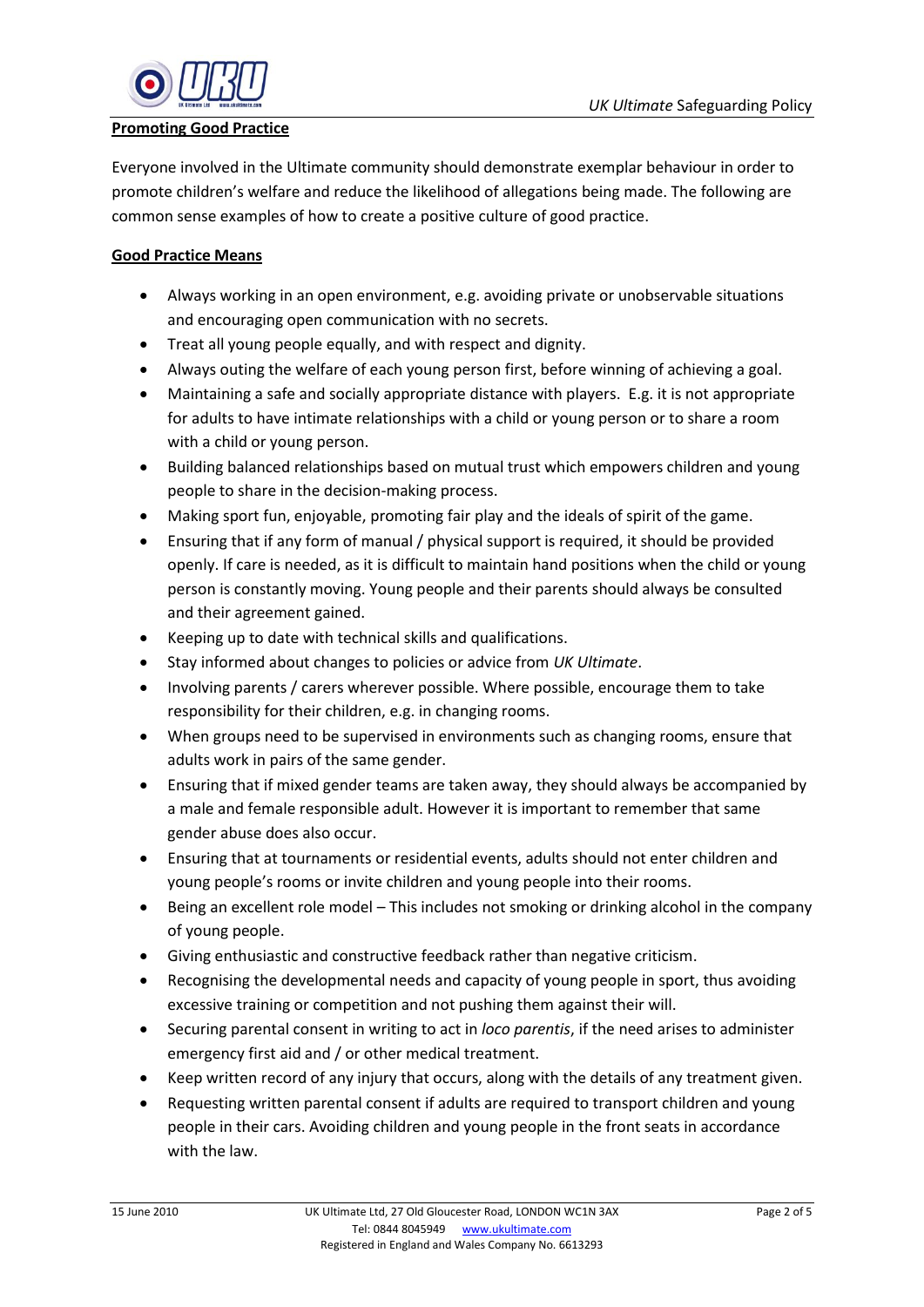

### **Practices to be avoided**

The following should be **avoided** except in emergencies. If cases arise where these situations are unavoidable it should be with the full knowledge and consent of someone in charge of an activity, designated safeguarding officer, director of a company or the young person's parents. For example, a young person sustains an injury and needs to go to hospital, or a parent fails to arrive to pick them up at the end of a session.

- Avoid spending time alone with a child or young person away from others.
- Avoid working with individuals in a closed environment.
- Avoid taking or dropping off a child or young person to an event or activity.

## **Practices never to be sanctioned**

The following should **never** be sanctioned. You should never.

- Engage in rough, physical or sexually provocative games, including horseplay.
- Share a room individually with a child or young person.
- Allow or engage in any form or inappropriate touching.
- Allow children or young people to use inappropriate language unchallenged.
- Make sexually suggestive comments to a child, even in fun.
- Reduce a child to tears as a form of control.
- Fail to act upon and record any allegations made by a child.
- Do things of a personal nature for children or young people that they can do for themselves.
- Invite or allow children or young people to stay with you at your home unsupervised.
- Never be responsible for children and young people when you are under the influence of drugs or alcohol.

It may sometimes be necessary for an appropriate adult to do things of a personal nature for children or young people, particularly if they are young or are disabled. These tasks should only be carried out with the full understanding and consent of parents and the people involved. There is a need to be responsive to a person's reactions. If a person is fully dependant on you, talk with them about what you are doing and give choices where possible. This is particularly so if you are involved in any dressing or undressing of outer clothing, or where there is physical contact, lifting or assisting a child or young person to carry out a particular activity. Avoid taking on the responsibility for tasks for which you are not appropriately trained.

#### **Incident that must be reported and recorded**

If any of the following occur you should report this immediately to the appropriate designated person and record the incident. You should also ensure the parents of the child are informed.

- If you accidentally hurt a player.
- If they seem distressed in any manner.
- If a young person seems to be sexually aroused by your actions.
- If a young person misunderstands or misinterprets something you have done.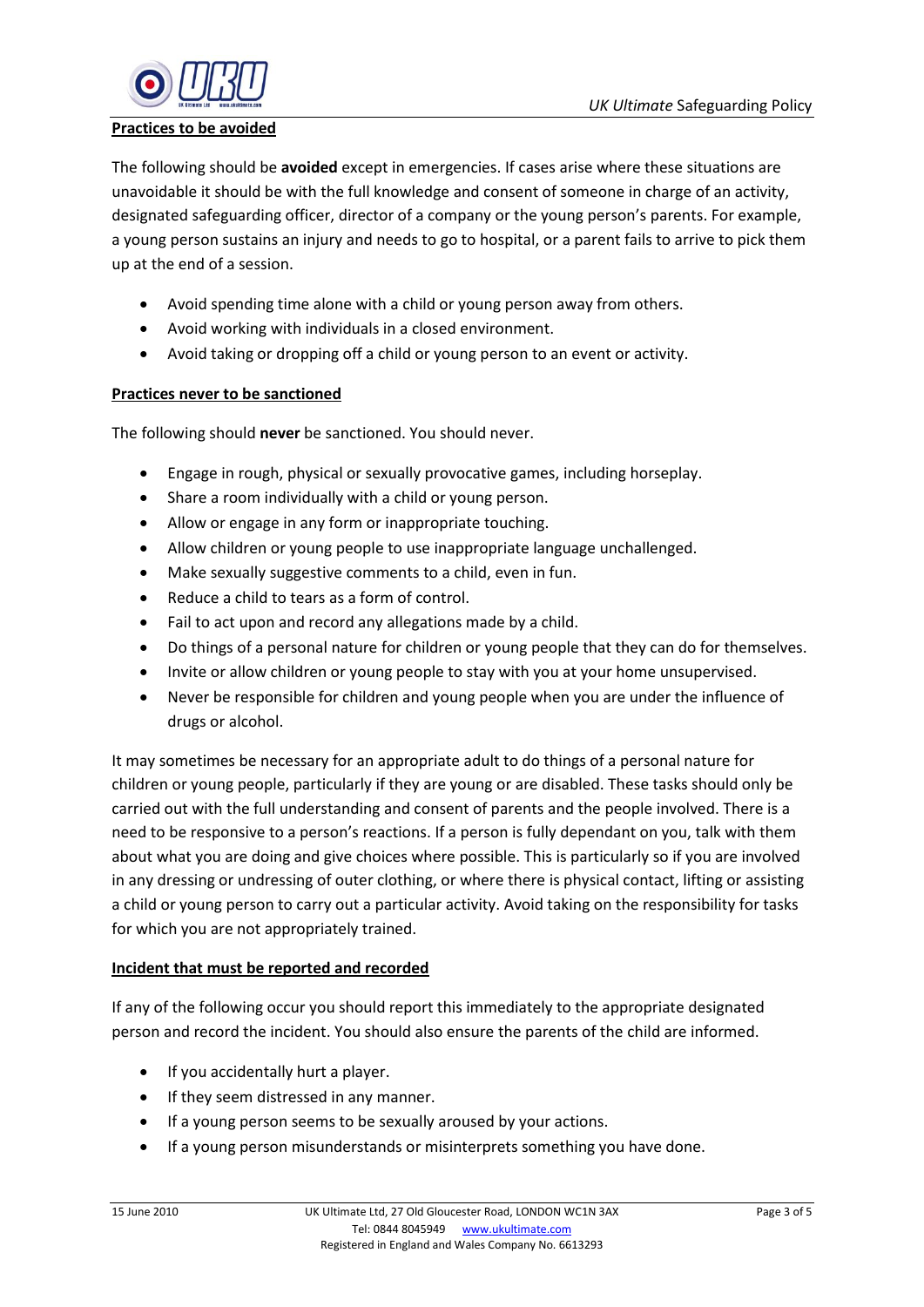

How to report incidents or concerns are covered in the appendices that would be relevant to you as a coach, or committee of a club, etc.

#### **Action if bullying is suspected**

If bullying is suspected, the same procedure should apply as if concerns about poor practice or abuse are suspected. Reporting of incidents and concerns should be made to the appropriate **designated safeguarding officer**.

#### **Action to help victims and prevent bullying in sport:**

- Take all signs of bullying very seriously.
- Encourage all children to speak and share their concerns. Help the victim to speak out and tell the appropriate people in authority.
- Create an open environment.
- Investigate all allegations and take action to ensure the victim is safe. Speak with the victim and the bully separately.
- As a **designated safeguarding officer** reassure the victim that you can be trusted and will help them, although you cannot promise to tell no one else.
- Keep records of what is said (what happened, by whom, when etc) use the language used by the young person when recording descriptions.
- Report any concerns to the appropriate **designated safeguarding of welfare person/officer**  this may vary if the environment is within a school or club.

#### **Action towards the bully:**

Where appropriate take the following steps. If concern for the wellbeing of a child or young person will result in someone taking these actions then seek advice.

- Talk with the bully, explain the situation, and try to get them to understand the consequences of their behaviour. Seek an apology to the victim.
- Inform the bully's parents.
- Insist on the return of 'borrowed' items and that the bully compensates the victim.
- Provide support for the victim's coach.
- Impose sanctions as necessary.
- Encourage and support the bully to change behaviour.
- Hold meetings with the families to report on progress.
- Inform all organisation members of action taken.
- Keep a written record of action taken.
- Most 'low level' incidents will be dealt with at the time by coaches and volunteers. However, if the bullying is severe (e.g. a serious assault), or if it persists despite efforts to deal with it, incidents should be referred to appropriate **safeguarding and welfare officers**.

#### **Concerns outside the immediate sporting environment** (e.g. a parent or carer)

Abuse can take place in any environment where a child or young person becomes venerable. It is a duty of care that people are vigilant if they suspect abuse is taking place outside of their contact with a child or young person. (e.g. outside of the Ultimate Club / Coaching environment)

Follow the guidelines highlighted in any of the policies **Taking Action if There are Concerns** sections.